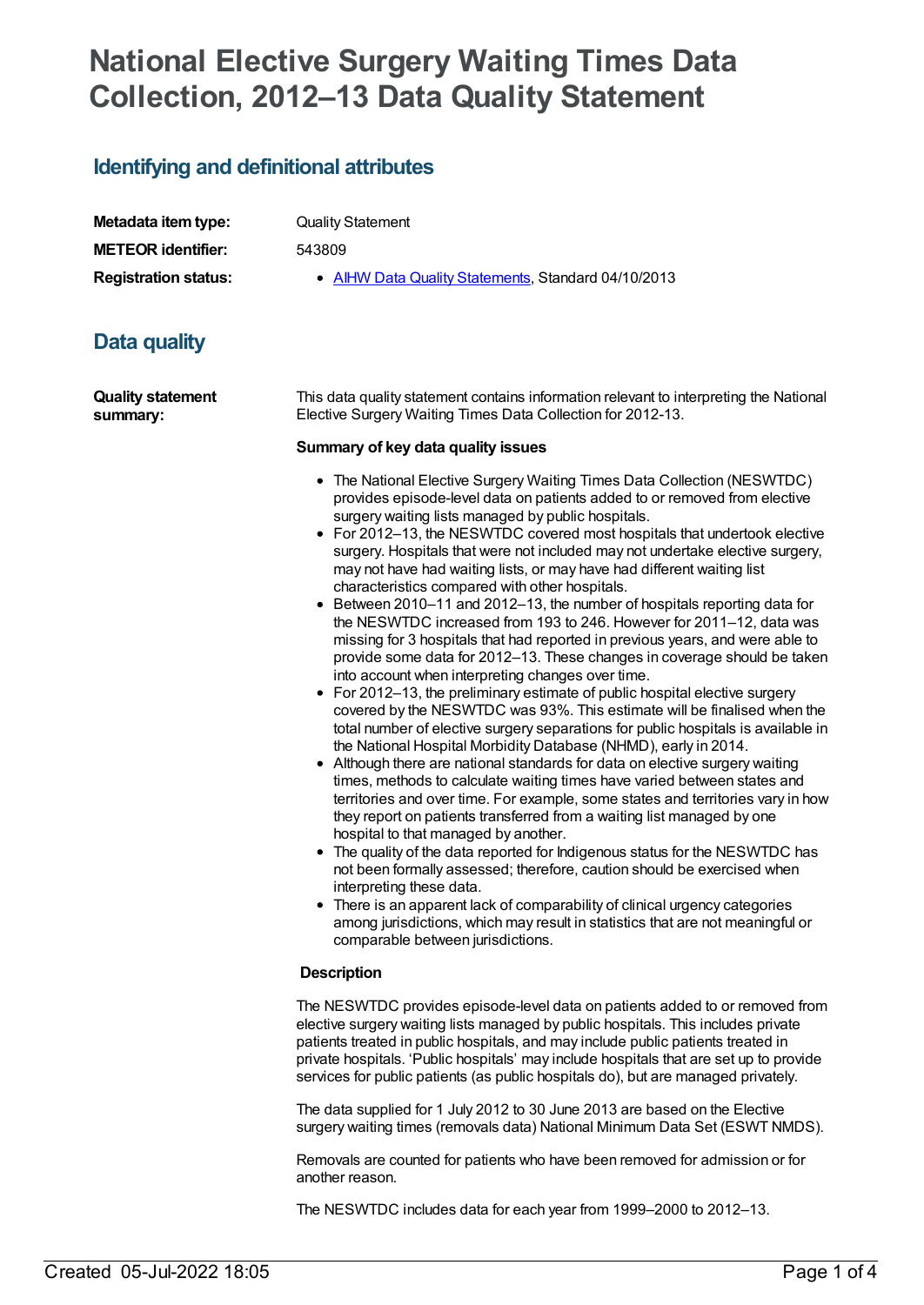| Institutional environment: | The AIHW is a major national agency set up by the Australian Government under<br>the Australian Institute of Health and Welfare Act 1987 (Cwlth) to provide reliable,<br>regular and relevant information and statistics on Australia's health and welfare. It is<br>an independent statutory authority established in 1987, governed by a management<br>board, and accountable to the Australian Parliament through the Health and Ageing<br>portfolio. |
|----------------------------|----------------------------------------------------------------------------------------------------------------------------------------------------------------------------------------------------------------------------------------------------------------------------------------------------------------------------------------------------------------------------------------------------------------------------------------------------------|
|                            | The AIHW aims to improve the health and wellbeing of Australians through better<br>health and welfare information and statistics. It collects and reports information on a<br>wide range of topics and issues, ranging from health and welfare expenditure,<br>hospitals, disease and injury, and mental health, to ageing, homelessness,<br>disability and child protection.                                                                            |
|                            | The AIHW also plays a role in developing and maintaining national metadata<br>standards. This work contributes to improving the quality and consistency of<br>national health and welfare statistics. The Institute works closely with governments<br>and non-government organisations to achieve greater adherence to these<br>standards in administrative data collections to promote national consistency and<br>comparability of data and reporting. |
|                            | One of the main functions of the AIHW is to work with the states and territories to<br>improve the quality of administrative data and, where possible, to compile national<br>data sets based on data from each jurisdiction, to analyse these data sets and<br>disseminate information and statistics.                                                                                                                                                  |
|                            | The Australian Institute of Health and Welfare Act, in conjunction with compliance to<br>the Privacy Act 1988 (Cwlth), ensures that the data collections managed by the<br>AIHW are kept securely and under the strictest conditions with respect to privacy<br>and confidentiality.                                                                                                                                                                     |
|                            | For further information see the AIHW website www.aihw.gov.au.                                                                                                                                                                                                                                                                                                                                                                                            |
|                            | Data for the NESWTDC were supplied to the AIHW by state and territory health<br>authorities under the terms of the National Health Information Agreement (see the<br>following links):                                                                                                                                                                                                                                                                   |
|                            | http://www.aihw.gov.au/nhissc/                                                                                                                                                                                                                                                                                                                                                                                                                           |
|                            | /content/index.phtml/itemld/182135.                                                                                                                                                                                                                                                                                                                                                                                                                      |
|                            | The state and territory health authorities received these data from public hospitals.<br>States and territories use these data for service planning, monitoring and internal<br>and public reporting. Hospitals may be required to provide data to states and<br>territories through a variety of administrative arrangements, contractual<br>requirements or legislation.                                                                               |
| <b>Timeliness:</b>         | Data for the NESWTDC are reported annually. The reference period for this data<br>set is 2012-13. This includes records for additions and removals from elective<br>surgery waiting lists between 1 July 2012 and 30 June 2013.                                                                                                                                                                                                                          |
|                            | States and territories provided a first version of the data to the AIHW during July<br>2013. These data were reported in early October 2013, originally planned for late<br>September 2013. Data provision was in accordance with agreed timetables.                                                                                                                                                                                                     |
| <b>Accessibility:</b>      | The AIHW provides a variety of products that draw upon the NESWTDC. Published<br>products available on the AIHW website are the Australian hospital statistics suite<br>of products, with associated Excel tables.                                                                                                                                                                                                                                       |
|                            | These products may be accessed on the AIHW website at<br>www.aihw.gov.au/hospitals/.                                                                                                                                                                                                                                                                                                                                                                     |
| Interpretability:          | Metadata information for the ESWT NMDS is published in the AIHW's Metadata<br>Online Registry (METeOR) and the National health data dictionary.                                                                                                                                                                                                                                                                                                          |
|                            | METeOR and the National health data dictionary can be accessed on the AIHW<br>websites, respectively:                                                                                                                                                                                                                                                                                                                                                    |
|                            | /content/index.phtml/itemld/472497                                                                                                                                                                                                                                                                                                                                                                                                                       |
|                            | http://www.aihw.gov.au/publication-detail/?id=10737422826.                                                                                                                                                                                                                                                                                                                                                                                               |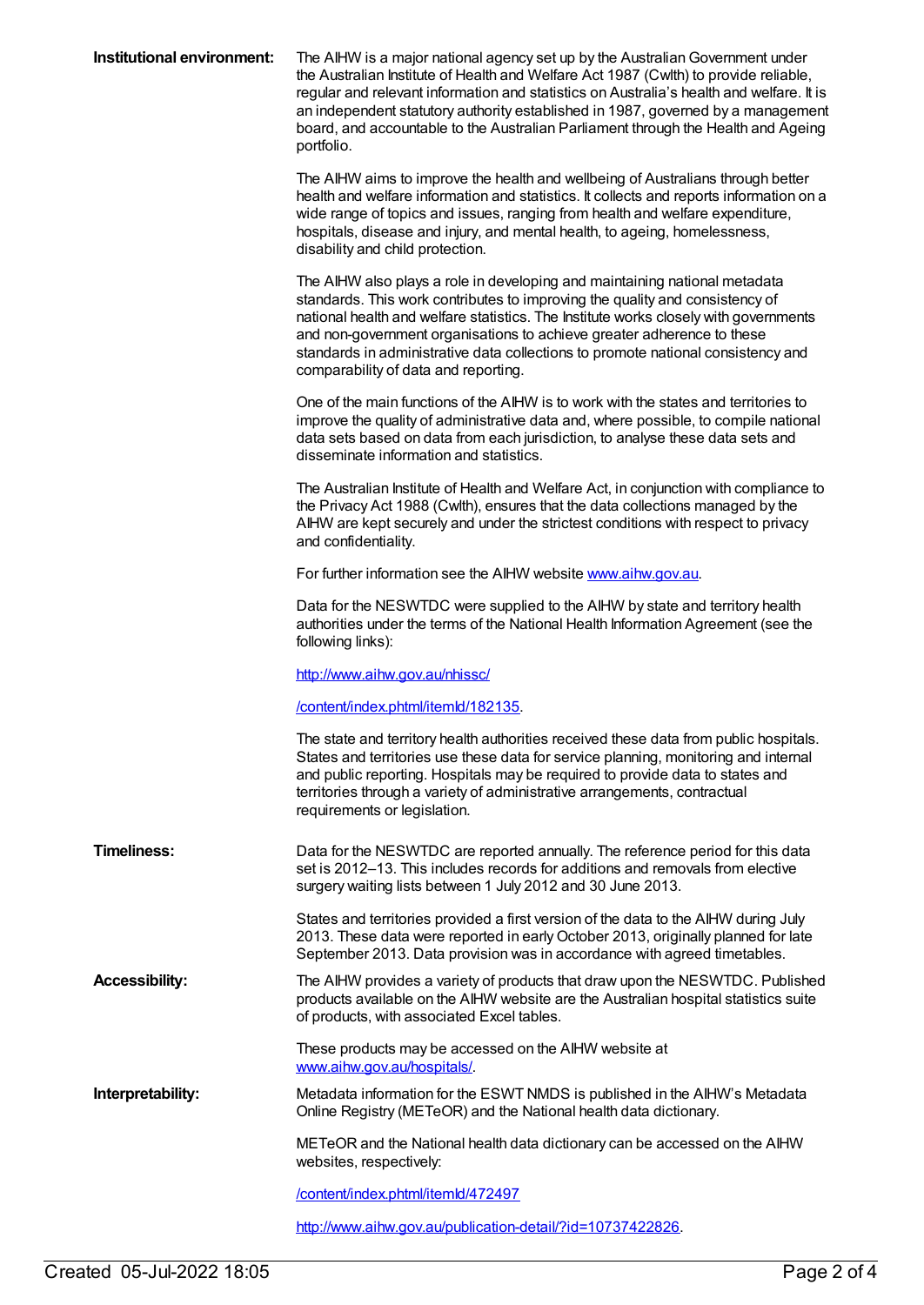#### **Relevance: Scope and coverage**

The NESWTDC provides information on waiting times for elective surgery in public hospitals. The scope of the data collection is patients on waiting lists for elective surgery that are managed by public hospitals. This may include public patients treated in private hospitals and other patients treated in public hospitals.

For 2012–13, the NESWTDC covered most public hospitals that undertook elective surgery. Hospitals that were not included may not undertake elective surgery, may not have had waiting lists, or may have had different waiting lists compared with those of other hospitals. For 2012–13, a preliminary estimate of the proportion of elective surgical separations reported to the NESWTDC was 93%. This estimate of coverage nationally and by state and territory will be finalised in early 2014 when data are reported for the NHMD for 2012–13.

The following changes in coverage should be taken into account when interpreting changes over time:

- Between 2010–11 and 2012–13, the number of hospitals reporting data for the NESWTDC increased from 193 to 246. However for 2011–12, data was missing for 3 hospitals that had reported in previous years, and were able to provide data for 2012–13. Over the same period, the estimated proportion of public hospital elective surgery that was reported to the NESWTDC increased from 88% to 93%.
- For 2011–12, South Australia provided data for 32 small hospitals that were not included in the data for previous years. One small hospital that provided data in 2011–12 did not perform any elective surgery in 2012–13. Coverage for South Australia increased from 71% in 2010–11 to 97% in 2012–13.
- For 2012–13 and 2011–12, Western Australia provided data for 22 small hospitals that were not included in the data for previous years. Coverage for Western Australia increased from 82% in 2010–11 to 100% in 2011–12.
- For 2011–12, Queensland was not able to provide data for 3 hospitals that reported almost 10,000 admissions from elective surgery waiting lists in 2010–11. These hospitals were able to provide data for three of the four quarterly periods in 2012–13.
- For 2008–09, elective surgery activity for the Albury Base Hospital was reported for New South Wales. For 2009–10, the data for Albury Base Hospital were included in statistics for Victoria. From 2010–11, the data for Albury Base Hospital have not been available.
- The increase in number of admissions for the Northern Territory between 2010–11 and 2011–12, was, in part, due to the inclusion of certain surgical procedures from 2011–12 that had previously been incorrectly excluded from the NESWTDC by the Northern Territory.

The NESWTDC is the source of information for a performance indicator for the NHA and other national performance reporting.

#### **Reference period**

The reference period for this data set is 2012–13. This includes records for additions and removals from elective surgery waiting lists between 1 July 2012 and 30 June 2013.